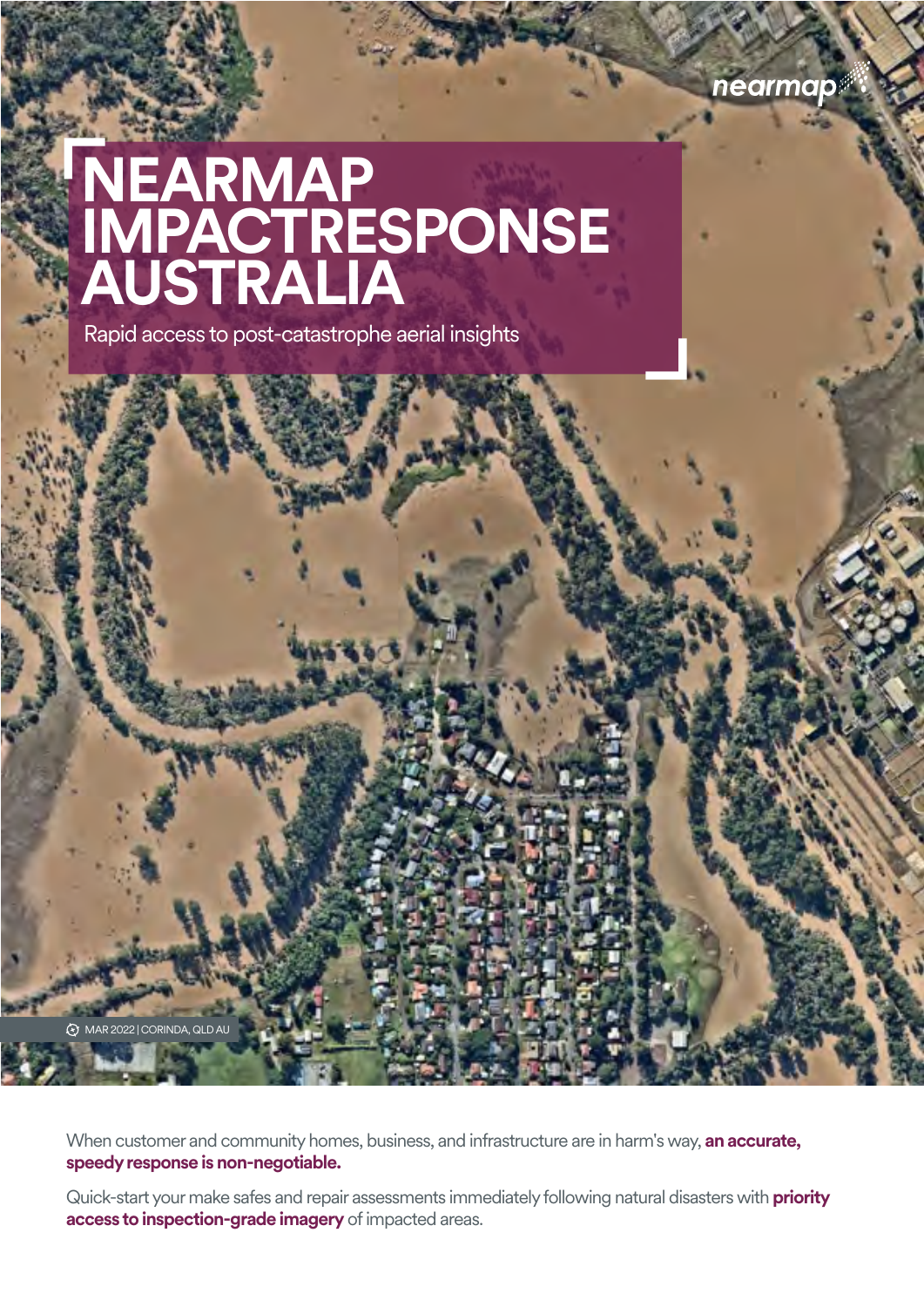## **REDUCE RISKAND DELIVER FASTER OUT-COMES WITH POWERFUL DAMAGE ASSESSMENTTOOLS**

Introducing ImpactResponse, our expanded post-catastrophe program



## **QUICKLY ASSESS DAMAGE AT SCALE**

Easily scan the area of impact across an entire region and understand which of your client's policies have been affected, without waiting to send loss adjusters on site.



### **DELIVER A FASTER CLAIMS RESPONSE FOR INSURERS**

When lives are disrupted, speed matters. We capture post-catastrophe imagery within days of an event to ensure you have the insights you need when it matters most.



### **TRIAGE REPAIR CREWS TO STREAMLINE INSPECTIONS**

When ground access is limited and inspection resources are stretched, assess the scope and severity of damange to triage your response. Identify which properties are a "total loss" to start the payout without delay, and save valuable field resources for the most complex claims.



## **INSPECT PRE-CAT IMAGERY TO PLAN REPAIRS**

Compare post-cat imagery with historical and pre-cat captures to get the full context. Every ImpactResponse subscription comes with our regularly updated Vertical imagery, refreshed across Australia up to six times annually and covering over 448,000km<sup>2</sup> — so you can confidently compare pre-/postcatastrophe surveys to measure impact and validate the cause of damage.



## **RIGHT-SIZE REPAIR ESTIMATES FROM YOUR DESK**

In a few clicks, get accurate measurements to validate repair estimates and avoid claim overpayment. Fences, driveways, pools, façades, windows, sheds — all can be measured quickly and easily with Nearmap ImpactResponse, Vertical, and Oblique imagery.



## **MITIGATE RISK ON NEW BUSINESS**

With over 10 years of historical imagery, aswell as proactive captures of new events, you have a rich dataset to inform your risk selection and cat modeling.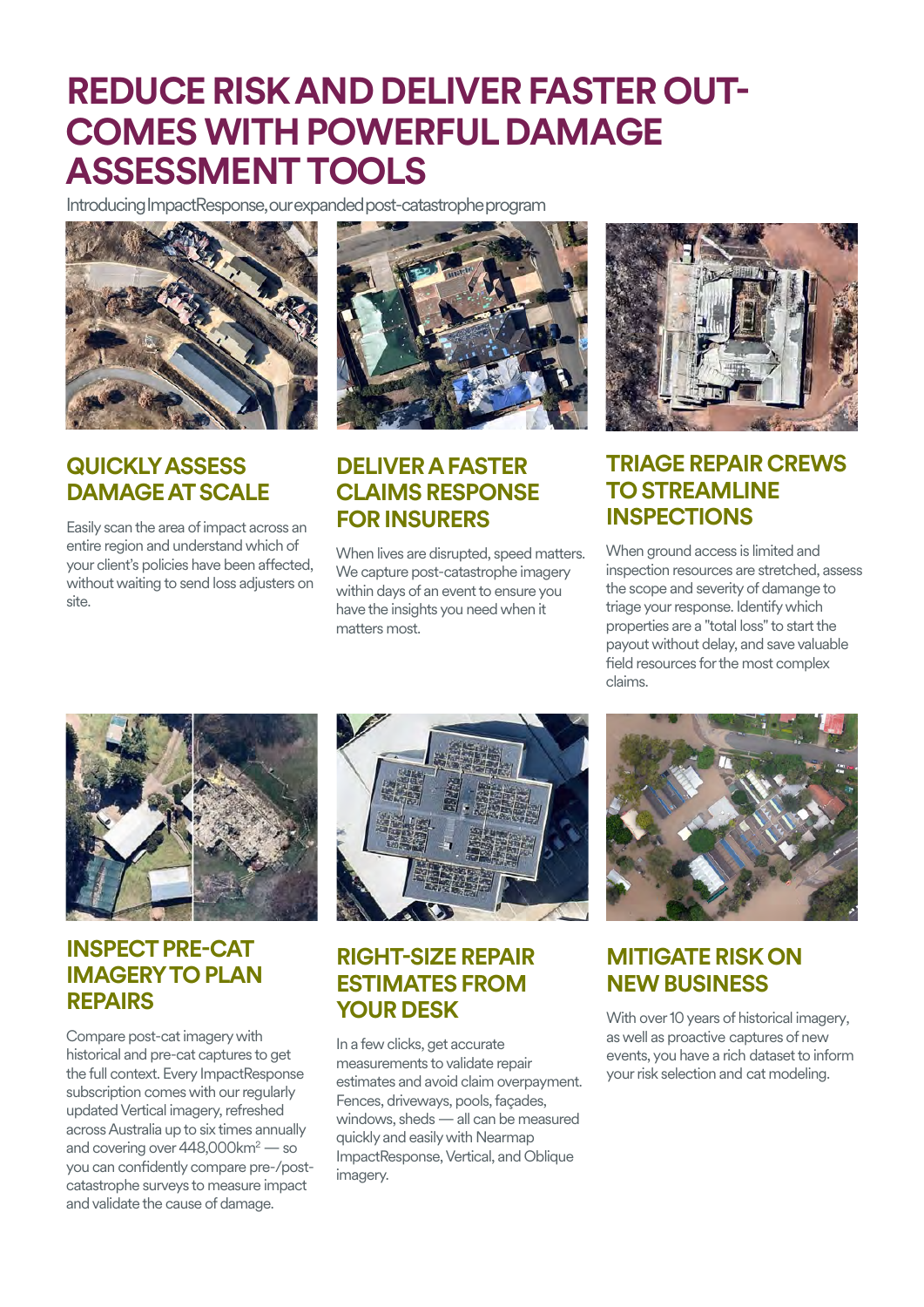## **COMPREHENSIVE, PROACTIVE AERIAL COVERAGE TO ACCELERATE RELIEF**

Australia is prone to a wide range of severe events that pose a significant threat to our natural and built environment, and to the sustainability of our world. Since the Black Summer bushfires, catastrophe-related losses are estimated at \$11 billion. Equipping your team with the technology to deliver an effective response has never been more critical.



MAR 2022 | ALBION, QLD AU

#### **INDUSTRY-LEADING TURNAROUND**

Top insurers & government agencies relyon our proactive captures and unmatched publishing speed.

#### **EXCLUSIVE PREMIUM SURVEY ACCESS**

Priority access to new content, with real-time updates from our team.

#### **CONSISTENT HIGH QUALITY**

We capture between 5.5 and 7.5cm, so measurements and identifiable detail are consistent across surveys.

#### **EASYTO PLUGAND PLAY**

Non-technical teams benefit from our intuitive MapBrowser web application with built-in measurement and annotation tools, while GIS teams can integrate post-cat surveys into their preferred platform with WMS.

#### **ENRICHED BY HISTORY**

Our imagerygoes back to 2009 library, updated multiple times per year, and is at your fingertips 24/7.

#### **ON-DEMAND TECHSUPPORT**

Our support and customer success teams are there for you when you need them.

## **NEARMAP IMPACTRESPONSE AT A GLANCE**

## **UP TO 15,000 KM2 PER SEASON**

**Nearmap ImpactResponse includes rapid capture of** "The more people who can have access to a tool that provides









**Hail Flood Earthquake**

them with that situational awareness, the better. Nearmap provides us the solution we need to maximise our resource and provide the greatest benefit to our communities."

— Brent Hoade, Disaster Relief Australia

**Bushfire Cyclone,** 

**Monsoon, Tropical Storm**